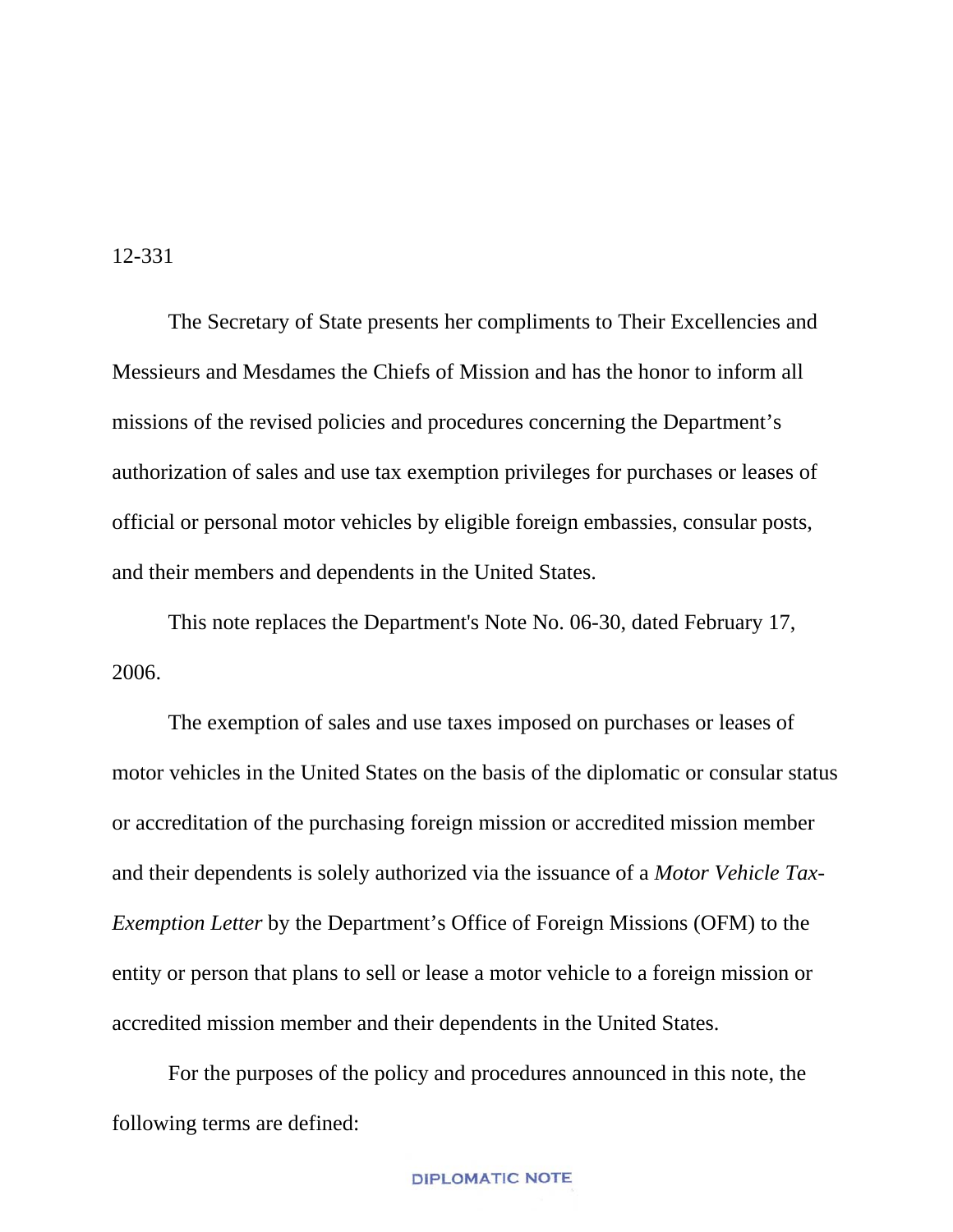- A "motor vehicle" is defined as any self-propelled vehicle, including but not limited to automobiles, motorcycles, boats, and aircraft.
- The term "*Accredited Mission Member(s) and their Dependents*" is defined as the personnel of a foreign mission in the United States and their family members who have been notified to the Department's Office of the Chief of Protocol by their mission and are entitled on the basis of diplomatic or consular status to claim immunity from either civil or criminal legal proceedings.

The Chiefs of Missions are reminded that on April 27, 1984, the Under Secretary of State for Management determined that pursuant to the Foreign Missions Act (22 U.S.C. 4301-4316 as amended), all foreign missions and their members and dependents in the United States who are entitled to claim immunity from legal process are required to register with OFM all motor vehicles that they own or lease in the United States. A photocopy of the referenced Foreign Missions Act determination is enclosed.

This requirement is also applicable to motor vehicles that are owned or leased by foreign embassies and consular posts.

# *Property Tax on Leased Vehicles*

In accordance with the obligations of the Vienna Conventions on Diplomatic and Consular Relations and on the basis of reciprocity, embassies, consular posts,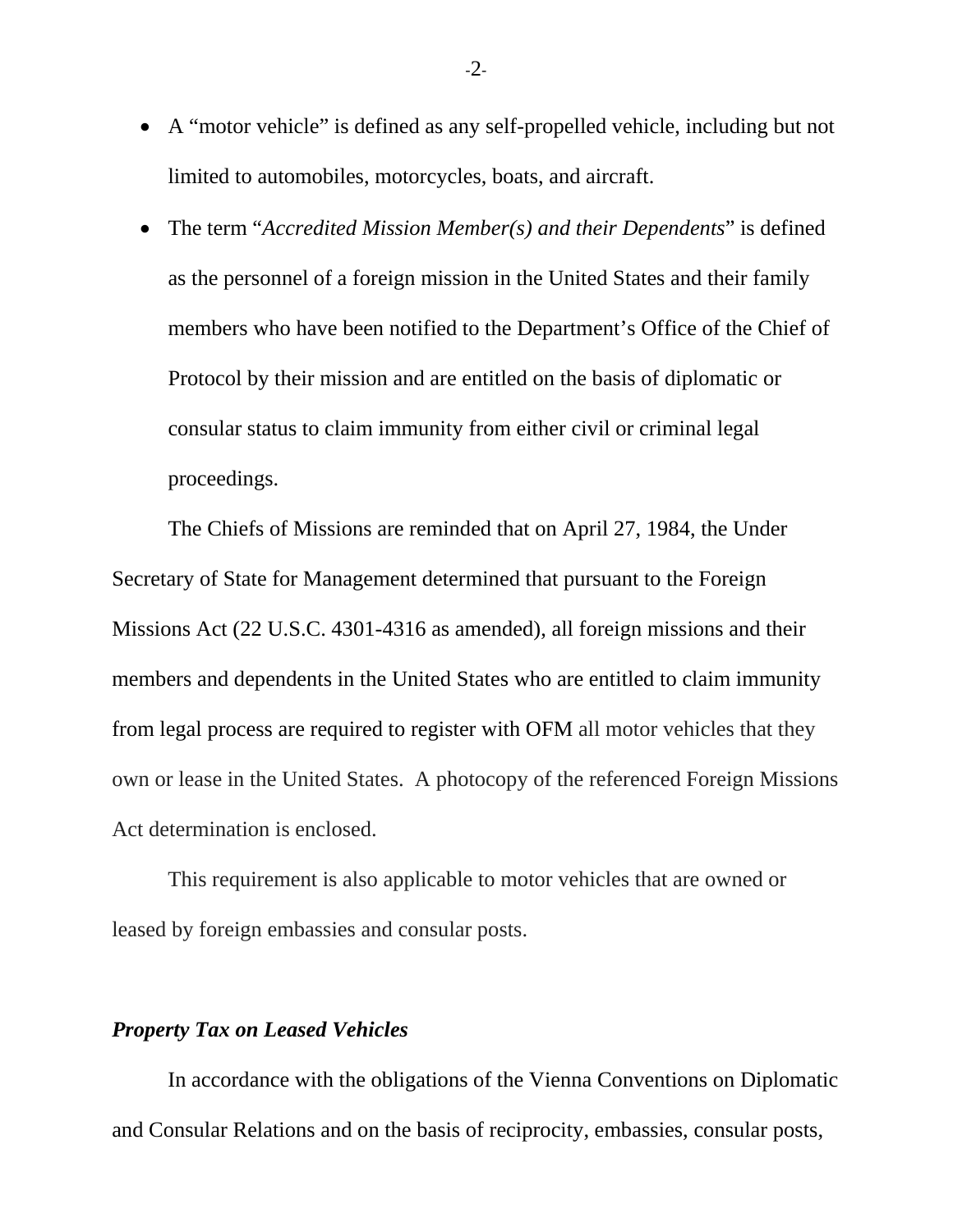and their members may be eligible for an exemption of **property taxes** imposed on motor vehicles **ONLY** when such motor vehicles are **owned** by such missions or their accredited members.

Thus, this privilege cannot be passed through to the owner of a motor vehicle that is being leased by a foreign mission or their accredited members. However, where applicable, eligible foreign missions and their accredited members may receive an exemption from the imposition of **sales or use taxes** imposed on their leased motor vehicles. Such exemptions are authorized using the procedures addressed in this document.

# *Motor Vehicle Tax-Exemption Letters*

Anytime an embassy, consular post, or the accredited members and dependents of such missions seek to purchase or lease a motor vehicle in the United States, the seller/lessor must request and obtain from OFM a *Motor Vehicle Tax-Exemption Letter*, irrespective of whether such entities or individuals are considered by the Department to be eligible for an exemption from the taxes imposed on such transactions.

The Chiefs of Missions are advised that OFM will only issue *Motor Vehicle Tax-Exemption Letters* to the seller/lessor of a motor vehicle and not to a foreign mission or their accredited members and dependents.

-3-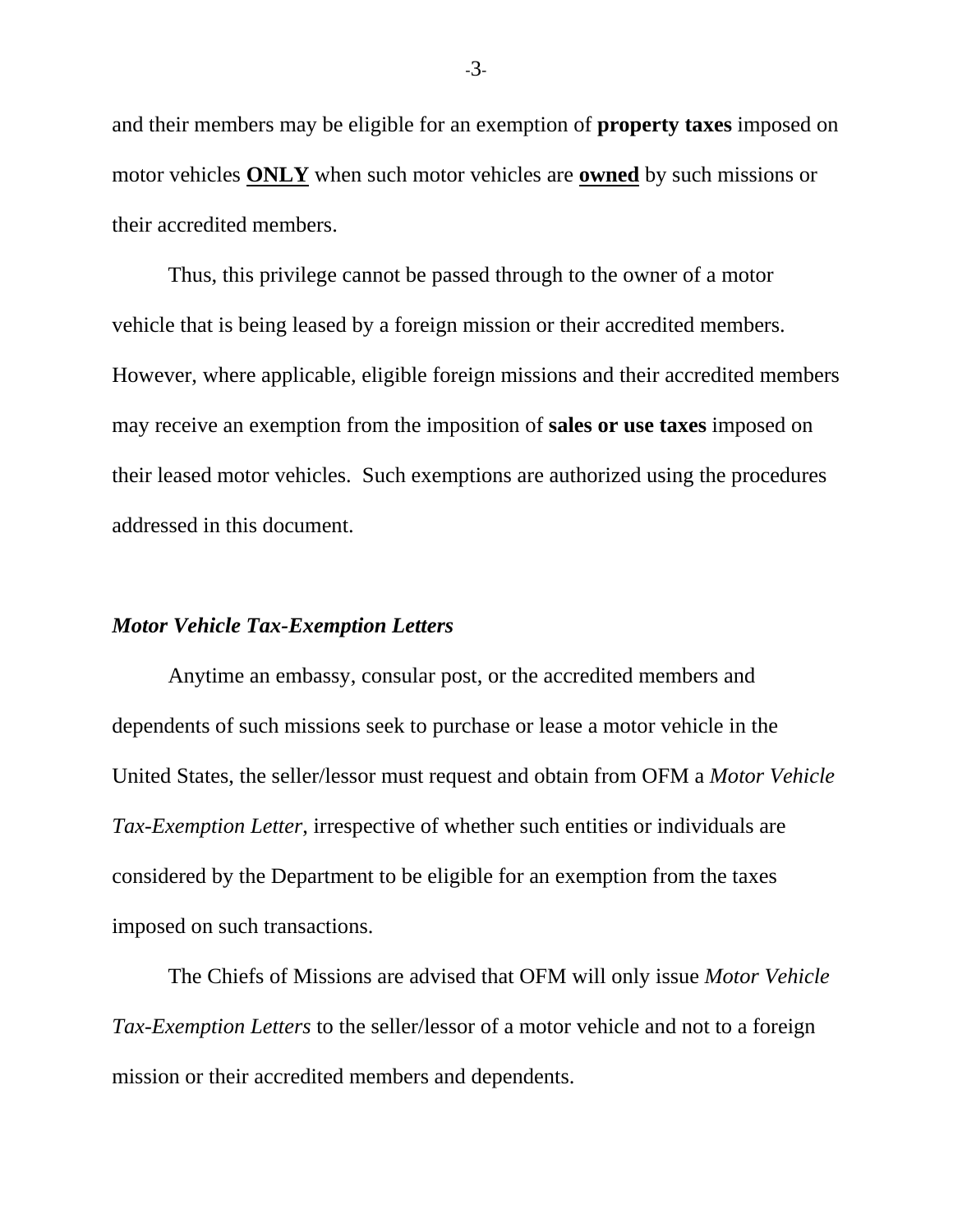The Chiefs of Missions are reminded that the *Diplomatic Tax Exemption Cards* issued to eligible foreign missions and their members and dependents do not serve as evidence that a foreign mission or foreign mission member or dependent is authorized for an exemption of sales and use taxes imposed on their acquisition of a motor vehicle in the United States and may not be used in lieu of a tax exemption letter.

The following procedures outline the manner in which a seller/lessor can request OFM's issuance of a *Motor Vehicle Tax-Exemption Letter*.

- 1. When an accredited member of a foreign mission or their dependents wishes to purchase or lease a motor vehicle in the United States, they must initially establish for the seller/lessor that they hold such status. In order to accomplish this requirement, accredited members of foreign missions or their dependents are required to present to the seller/lessor **either** their valid passport which contains their current "A series" visa or one of the following Department of State-issued identification documents:
	- Protocol Identification Card;
	- Driver's License; or
	- *Diplomatic Tax Exemption Card* (however, the presentation of this document does not negate the need to obtain a Motor Vehicle Tax-Exemption Letter).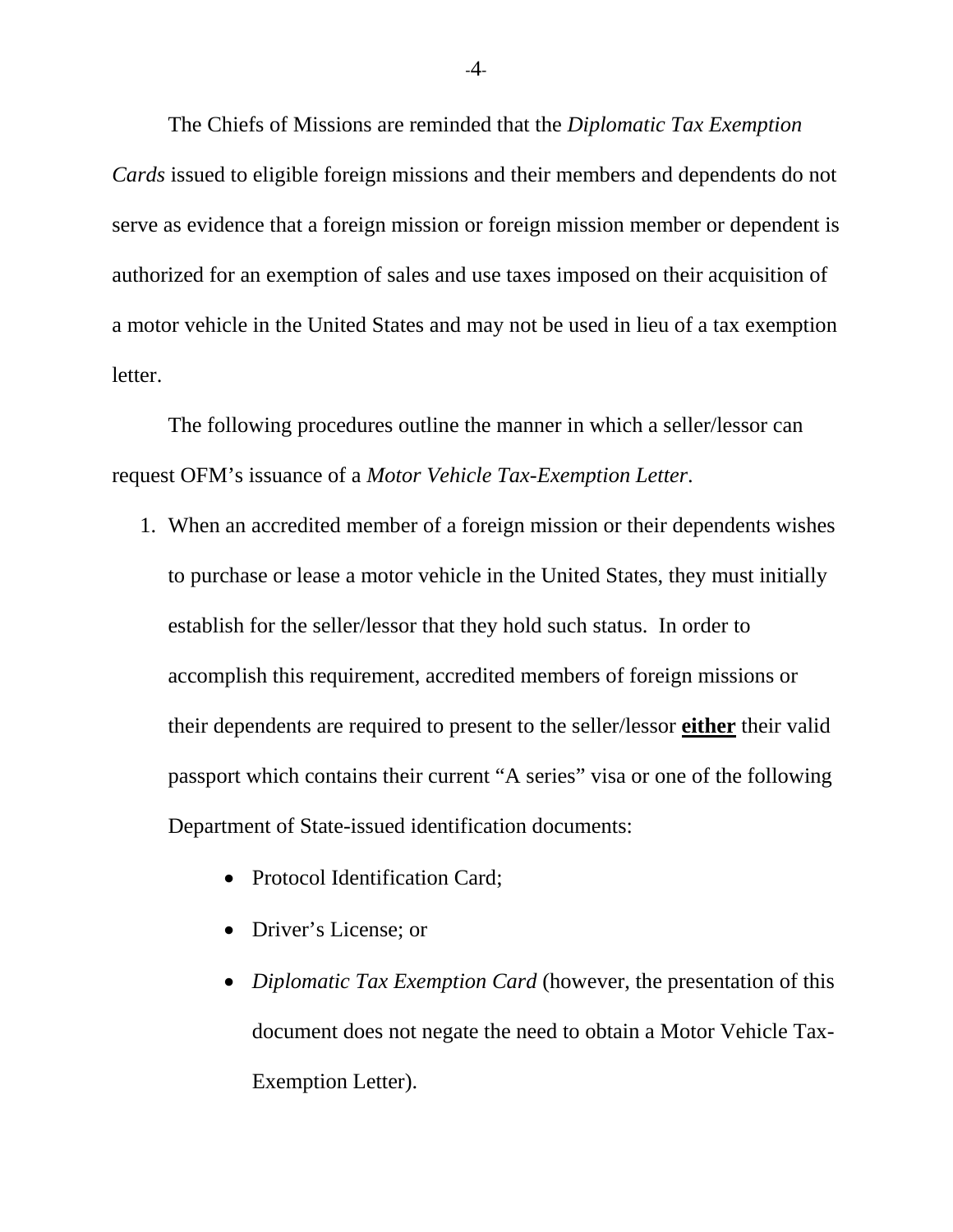- 2. Prior to finalizing their purchase or lease of a motor vehicle, all embassies, consular posts and their accredited members or dependents **must** instruct the seller/lessor of such motor vehicles that they are required to directly contact OFM, during normal business hours, to request the issuance of a *Motor Vehicle Tax-Exemption Letter*.
- 3. Motor vehicle sellers/lessors may make such requests by electronic mail or telephone. Detailed information concerning the proper electronic mail addresses and telephone numbers to use for this purpose are enclosed.
- 4. OFFICIAL MOTOR VEHICLES: Sellers/lessors must be able to provide OFM with the following information concerning motor vehicle acquisitions by a foreign mission:
	- The name of the foreign mission that is purchasing or leasing a motor vehicle;
	- The seller/lessor's name, mailing address, and telephone and fax numbers; and
	- The color, year, make, and model of the motor vehicle that the foreign mission is planning to acquire.
- 5. PERSONAL MOTOR VEHICLES: Sellers/lessors must be able to provide OFM with the following information concerning motor vehicle acquisitions by accredited members of foreign missions and their dependents: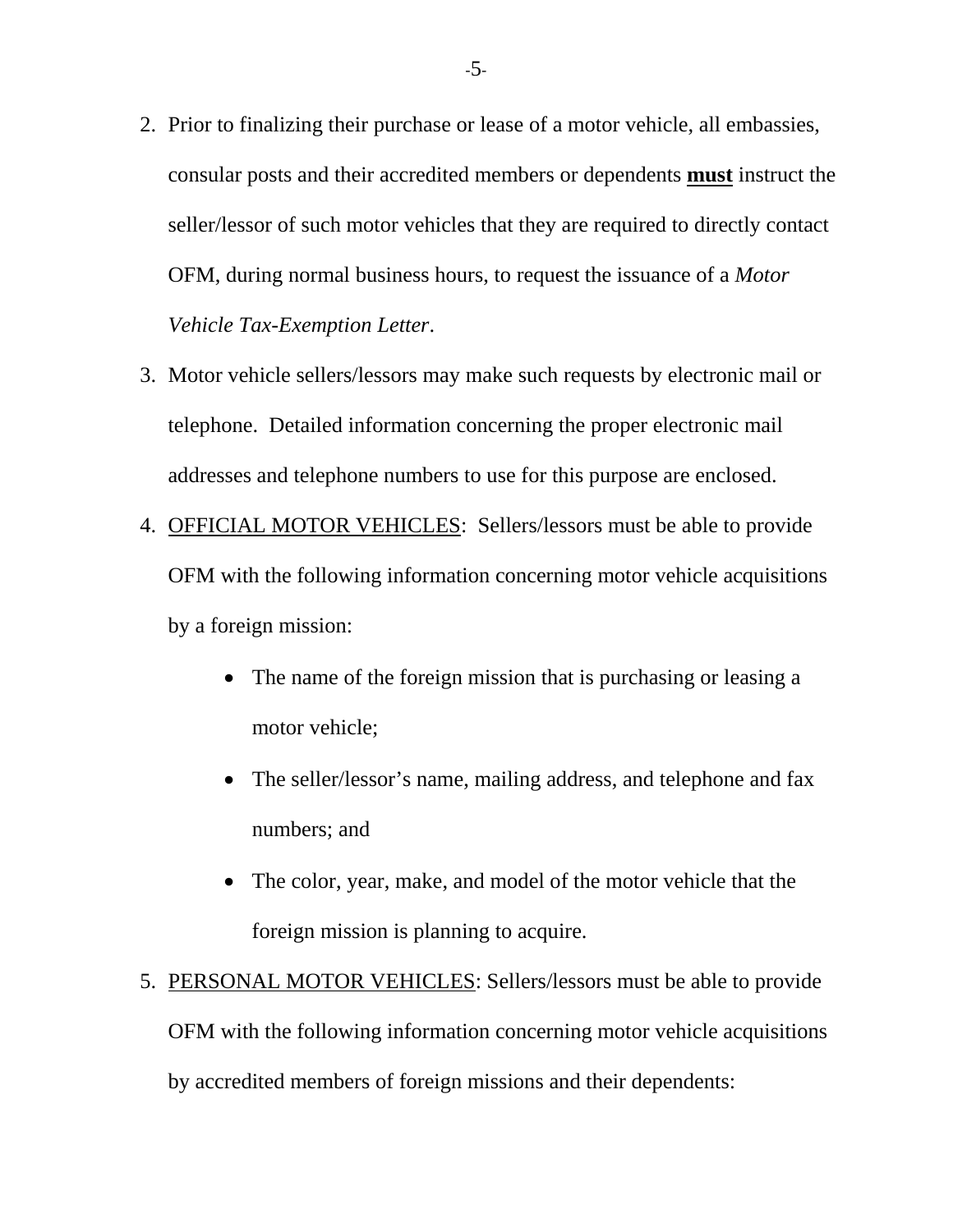- The name of the accredited mission member or dependent, as it appears on their current "A series" visa, who is purchasing or leasing a motor vehicle;
- The name of the foreign mission to which the individual is assigned;
- The individual's Department of State-issued Personal Identification Number (PID);
- The seller/lessor's name, mailing address, and telephone and fax numbers; and
- The color, year, make, and model of the motor vehicle that the accredited mission member or dependent is planning to acquire.

OFM strives to provide sellers/lessors with their requested *Motor Vehicle Tax-Exemption Letters* within two business hours of receiving the request. Such letters will be transmitted to the requesting seller/lessor by either electronic mail or facsimile.

Such letters, which are uniquely numbered, serve as OFM's formal notification of the referenced foreign mission or accredited mission member and their dependent's eligibility for an exemption of sales and use taxes imposed on their purchase or lease of motor vehicles in the United States.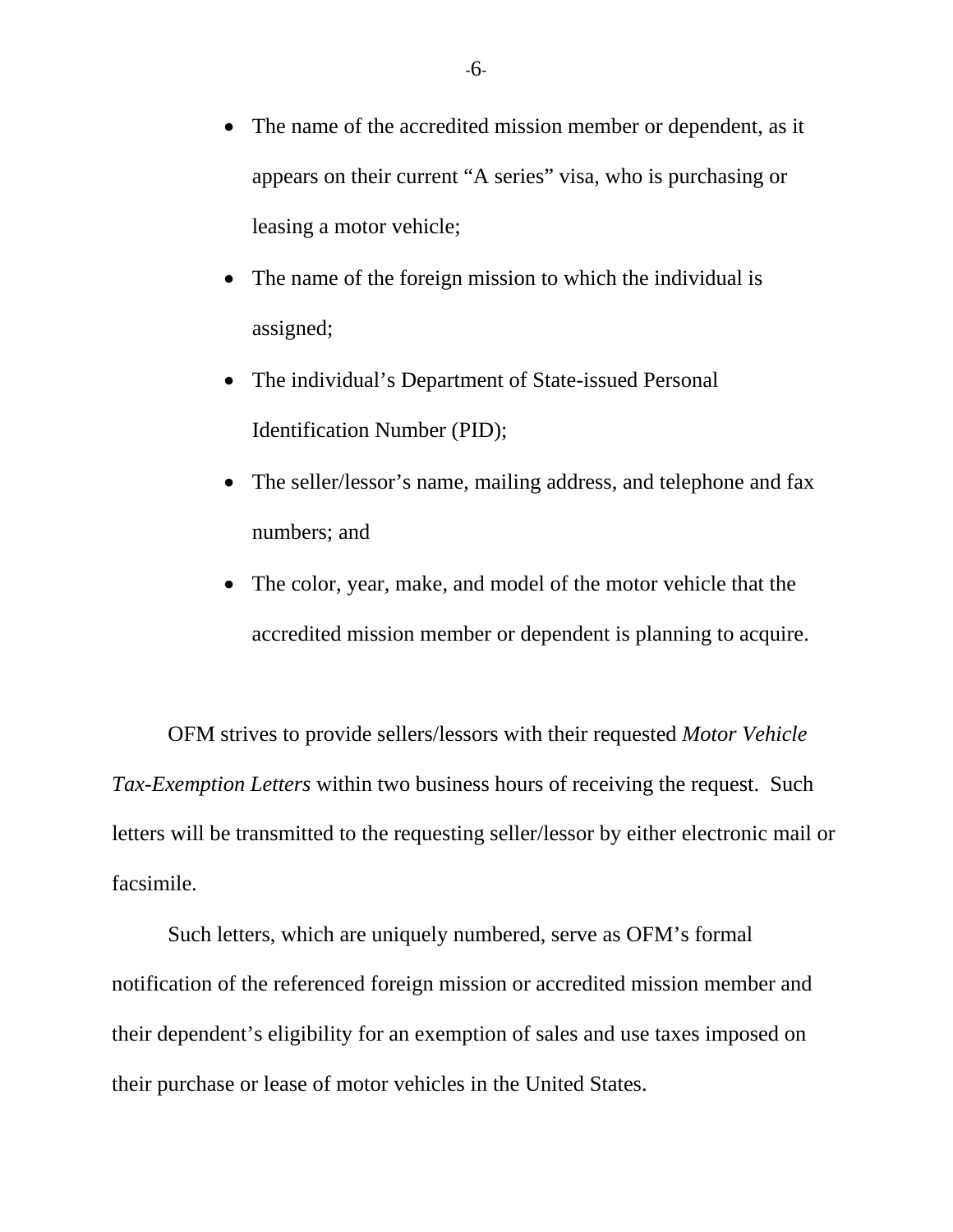Additionally, with respect to the acquisition of an **automobile and motorcycle**, such letters instruct the seller/lessor that they are required to send all original ownership documents directly to OFM so that the **automobile and motorcycle** can be properly registered and titled.

Lastly, the letters inform the seller/lessor that in order to allow foreign missions and their accredited members and their dependents the benefit of driving while the referenced motor vehicle's registration is being processed by OFM, a state temporary license plate/tag may be issued as long as proof of third party liability insurance of at least \$300,000 Combined Single Limit or split limits of \$100,000 per person, \$300,000 per accident and \$100,000 property damage is presented to the seller/lessor.

The Chiefs of Missions are further advised that absent written authorization, foreign missions and their accredited members and dependents are **strictly prohibited** from receiving a tax-exemption on their purchases of any motor vehicles which will not be subsequently registered with OFM in accordance with the requirements of the Foreign Missions Act.

The failure of a foreign mission or their accredited members to register their vehicle with OFM may at a minimum result in a requirement that the tax amount originally exempted be reimbursed to the Department. Requests for a waiver of this policy must be transmitted to OFM via a diplomatic note.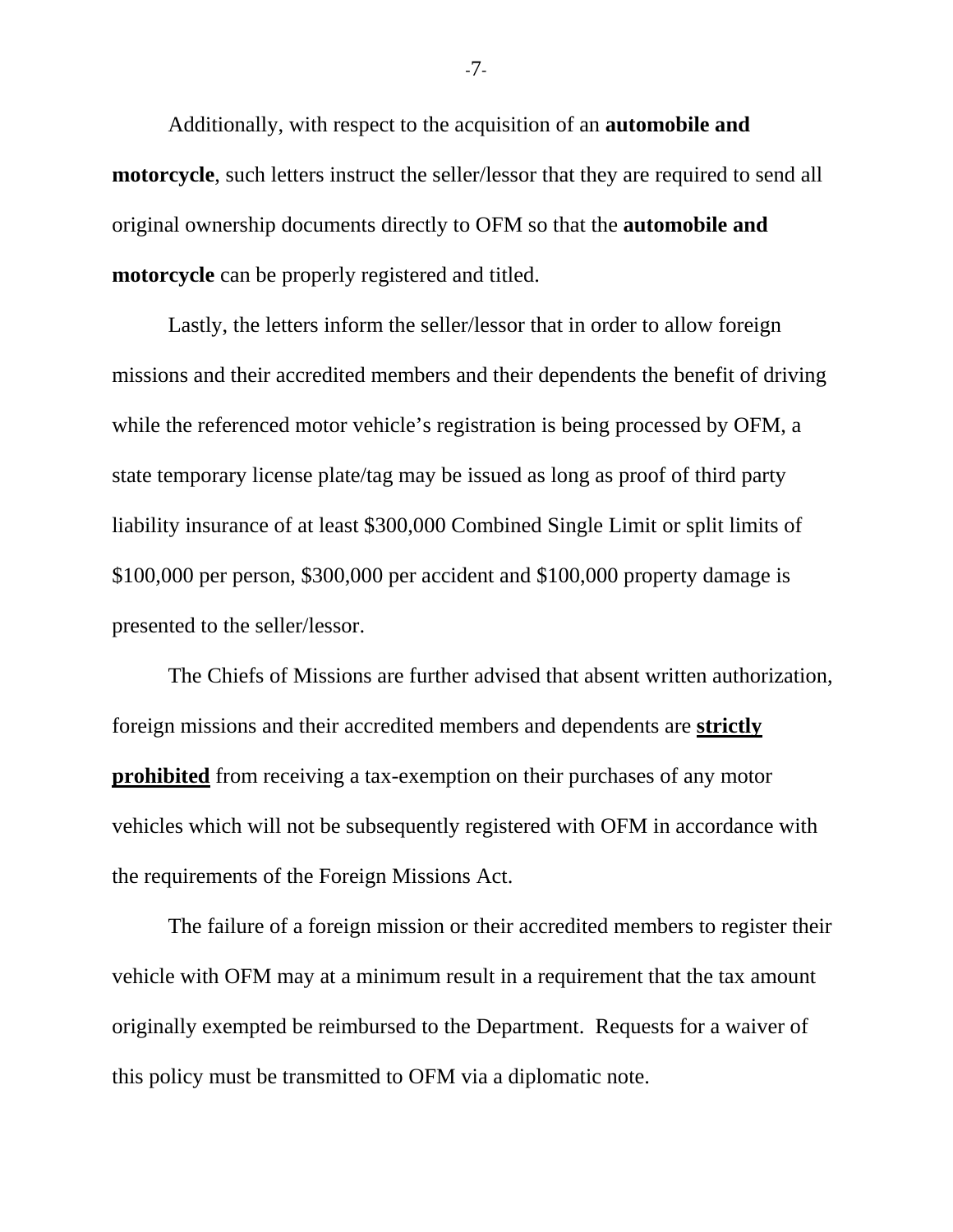Such waiver requests must include a detailed explanation as to why the foreign mission believes OFM should authorize an exemption from sales and use taxes on the referenced purchase of a motor vehicle that will not subsequently be used by the purchaser in the United States.

Questions or concerns with respect to the policy and procedures addressed in this note may be directed to OFM's Office of Diplomatic Property, Taxes, Services and Benefits Program by telephone at (202) 895-3500, extension 2, or by electronic mail at **OFMTaxCustoms@state.gov**, or the nearest OFM Regional Office.

Information concerning OFM's Regional Offices, which are located in Chicago, Houston, Los Angeles, Miami, New York, and San Francisco, is available at [www.state.gov/ofm/ro/index.htm.](http://www.state.gov/ofm/ro/index.htm)

Enclosures: As stated.

Department of State,



Washington, December 3, 2012.